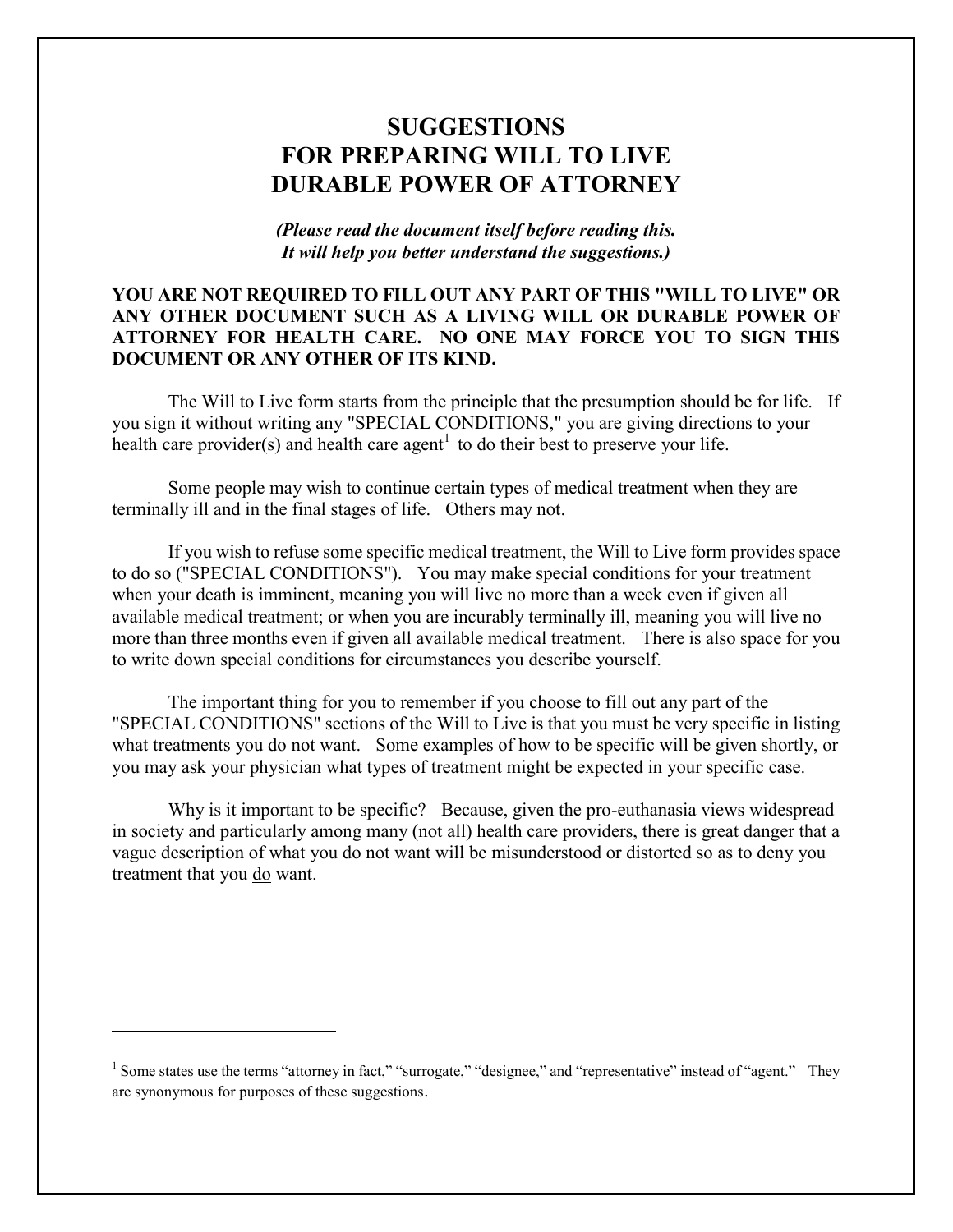Many in the medical profession as well as in the courts are now so committed to the quality of life ethic that they take as a given that patients with severe disabilities are better off dead and would prefer not to receive either life-saving measures or nutrition and hydration. So pervasive is this "consensus" that it is accurate to say that in practice it is no longer true that the "presumption is for life" but rather for death. In other words, instead of assuming that a now incompetent patient would want to receive treatment and care in the absence of clear evidence to the contrary, the assumption has virtually become that since any "reasonable" person would want to exercise a "right to die," treatment and care should be withheld or withdrawn unless there is evidence to the contrary. The Will to Live is intended to maximize the chance of providing that evidence.

It is important to remember that you are writing a legal document, not holding a conversation, and not writing a moral textbook. The language you or a religious or moral leader might use in discussing what is and is not moral to refuse is, from a legal standpoint, often much too vague. Therefore, it is subject to misunderstanding or deliberate abuse.

The person you appoint as your health care agent may understand general terms in the same way you do. But remember that the person you appoint may die, or become incapacitated, or simply be unavailable when decisions must be made about your health care. If any of these happens, a court might appoint someone else you don't know in that person's place. Also remember that since the agent has to follow the instructions you write in this form, a health care provider could try to persuade a court that the agent isn't really following your wishes. A court could overrule your agent's insistence on treatment in cases in which the court interprets any vague language you put in your "Will to Live" less protectively than you meant it.

So, for example, do not simply say you don't want "extraordinary treatment." Whatever the value of that language in moral discussions, there is so much debate over what it means legally that it could be interpreted very broadly by a doctor or a court. For instance, it might be interpreted to require starving you to death when you have a disability, even if you are in no danger of death if you are fed.

For the same reason, do not use language rejecting treatment which has a phrase like "excessive pain, expense or other excessive burden." Doctors and courts may have a very different definition of what is "excessive" or a "burden" than you do. Do not use language that rejects treatment that "does not offer a reasonable hope of benefit." "Benefit" is a legally vague term. If you had a significant disability, a health care provider or court might think you would want no medical treatment at all, since many doctors and judges unfortunately believe there is no "benefit" to life with a severe disability.

What sort of language is specific enough if you wish to write exclusions? Here are some examples of things you might--or might not--want to list under one or more of the "Special Conditions" described on the form. Remember that any of these will prevent treatment ONLY under the circumstances--such as when death is imminent--described in the "Special Condition" you list it under. (The examples are not meant to be all inclusive--just samples of the type of thing you might want to write.)

"Cardiopulmonary resuscitation (CPR)." (If you would like CPR in some but not all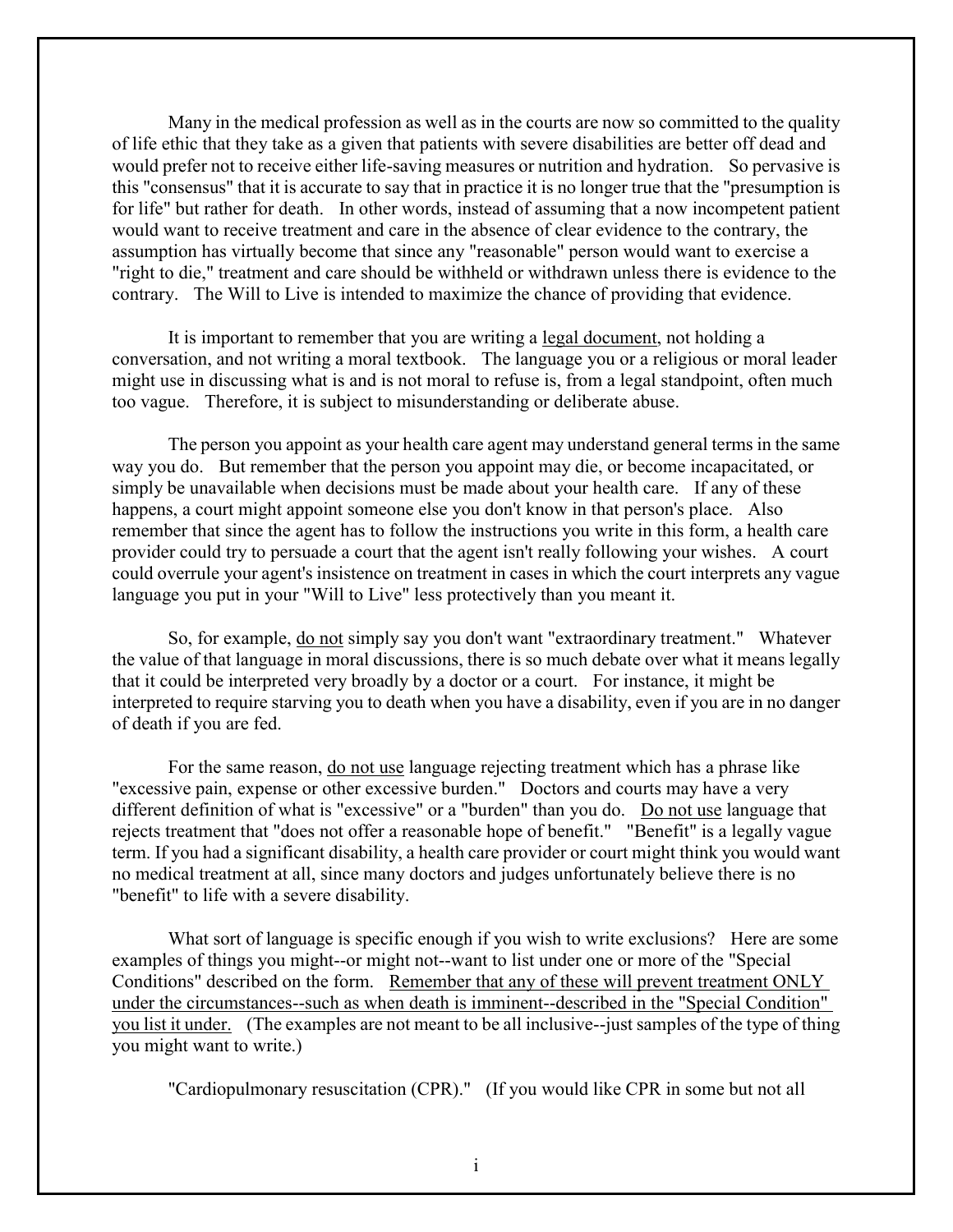circumstances when you are terminally ill, you should try to be still more specific: for example, you might write "CPR if cardiopulmonary arrest has been caused by my terminal illness or a complication of it." This would mean that you would still get CPR if, for example, you were the victim of smoke inhalation in a fire.) "Organ transplants." (Again, you could be still more specific, rejecting, for example, just a "heart transplant.")

"Surgery that would not cure me, would not improve either my mental or my physical condition, would not make me more comfortable, and would not help me to have less pain, but would only keep me alive longer."

"A treatment that will itself cause me severe, intractable, and long-lasting pain but will not cure me."

#### **Pain Relief**

Under the "General Presumption for Life," of your Will to Live, you will be given medication necessary to control any pain you may have "as long as the medication is not used in order to cause my death." This means that you may be given pain medication that has the secondary, but unintended, effect of shortening your life. If this is not your wish, you may want to write something like one of the following under the third set of "Special Conditions" (the section for conditions you describe yourself):

"I would like medication to relieve my pain but only to the extent the medication would not seriously threaten to shorten my life." OR

"I would like medication to relieve my pain but only to the extent it is known, to a reasonable medical certainty, that it will not shorten my life."

Think carefully about any special conditions you decide to write in your "Will to Live." You may want to show them to your intended agent and a couple of other people to see if they find them clear and if they mean the same thing to them as they mean to you. Remember that how carefully you write may literally be a matter of life or death--your own.

### **AFTER WRITING DOWN YOUR SPECIAL CONDITIONS, IF ANY, YOU SHOULD MARK OUT THE REST OF THE BLANK LINES LEFT ON THE FORM FOR THEM (JUST AS YOU DO AFTER WRITING OUT THE AMOUNT ON A CHECK) TO PREVENT ANY DANGER THAT SOMEBODY OTHER THAN YOU COULD WRITE IN SOMETHING ELSE.**

**IT IS WISE TO REVIEW YOUR WILL TO LIVE PERIODICALLY TO ENSURE THAT IT STILL GIVES THE DIRECTIONS YOU WANT FOLLOWED.**

> Robert Powell Center for Medical Ethics National Right to Life:  $\frac{www.nrlc.org}{202}$  378-8862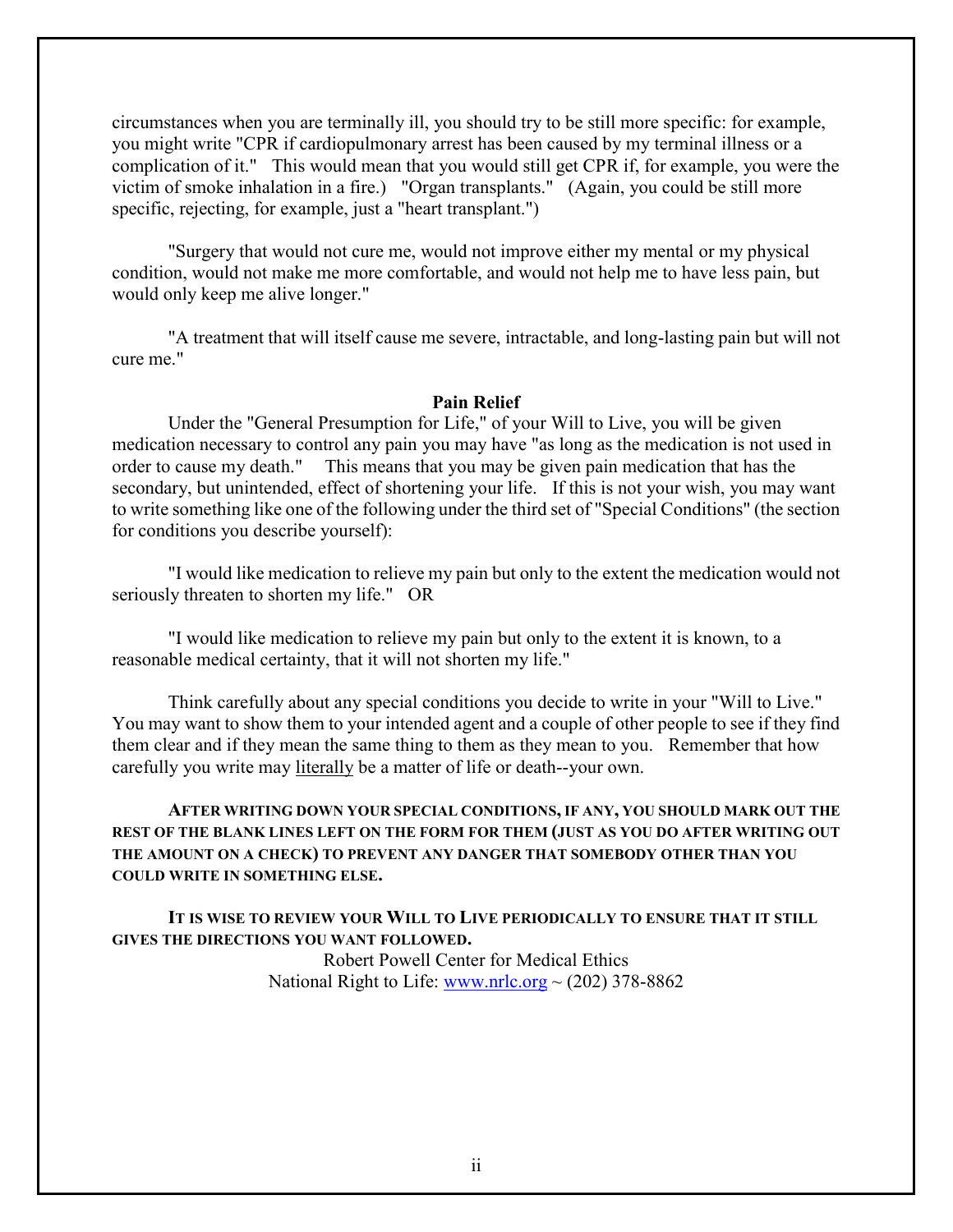# **How to use the Illinois Will to Live Form SUGGESTIONS AND REQUIREMENTS**

- 1. This document allows to you to designate (name) a health care agent someone who will make health care decisions for you whenever you are unable to make them for yourself. It also allows you to give instructions concerning medical treatment decisions that the health care agent must follow.
- 2. The document must be signed by you, or another at your direction if you are unable to sign for yourself. You must also have a witness sign it.
- 3. It is helpful to designate successor health care agent(s), to take over if your first choice is unable to serve. There is space on the form for you to designate two successor agents. Neither your attending physician nor any other health care agency may act as your health care agent. However, a person who is not administering health care to you may act as your health care agent even though that person is a licensed physician or otherwise provides health care.
- 4. Your health care agent's authority takes effect only when you no longer have the capacity to make and communicate your own health care decisions.
- 5. The document will remain in effect until you revoke (cancel) it. You may revoke this document (in whole or in part) at any time by burning, obliterating, tearing or otherwise destroying or defacing the document in a manner indicating your intent to revoke. You may also express your intent to revoke orally (in the presence of a witness 18 or older who signs and dates a writing confirming that you stated an intent to revoke), or in a written statement you sign and date.
- 6. You should tell your doctor about this document. You should also ask your doctor to keep a copy of this document as a part of your medical health record.
- 7. This type of document has been authorized by the Illinois Powers of Attorney for Health Care Law, Ill. Rev. Stat. §§ 45/4-1 to 45/4-12.
- 8. You should periodically review your document to be sure it complies with your wishes. Before making changes, be aware that it is possible that the statutes controlling this document have changed since this form was prepared. Contact the Will to Live Project by visiting www.nrlc.org (Click on "Will to Live") or an attorney to determine if this form can still be used.
- 9. If you have any questions about this document, or want assistance in filling it out, please consult an attorney.

For additional copies of the Will to Live, please visit [www.nrlc.org](http://www.nrlc.org/)

 Form prepared 2001 Updated 2011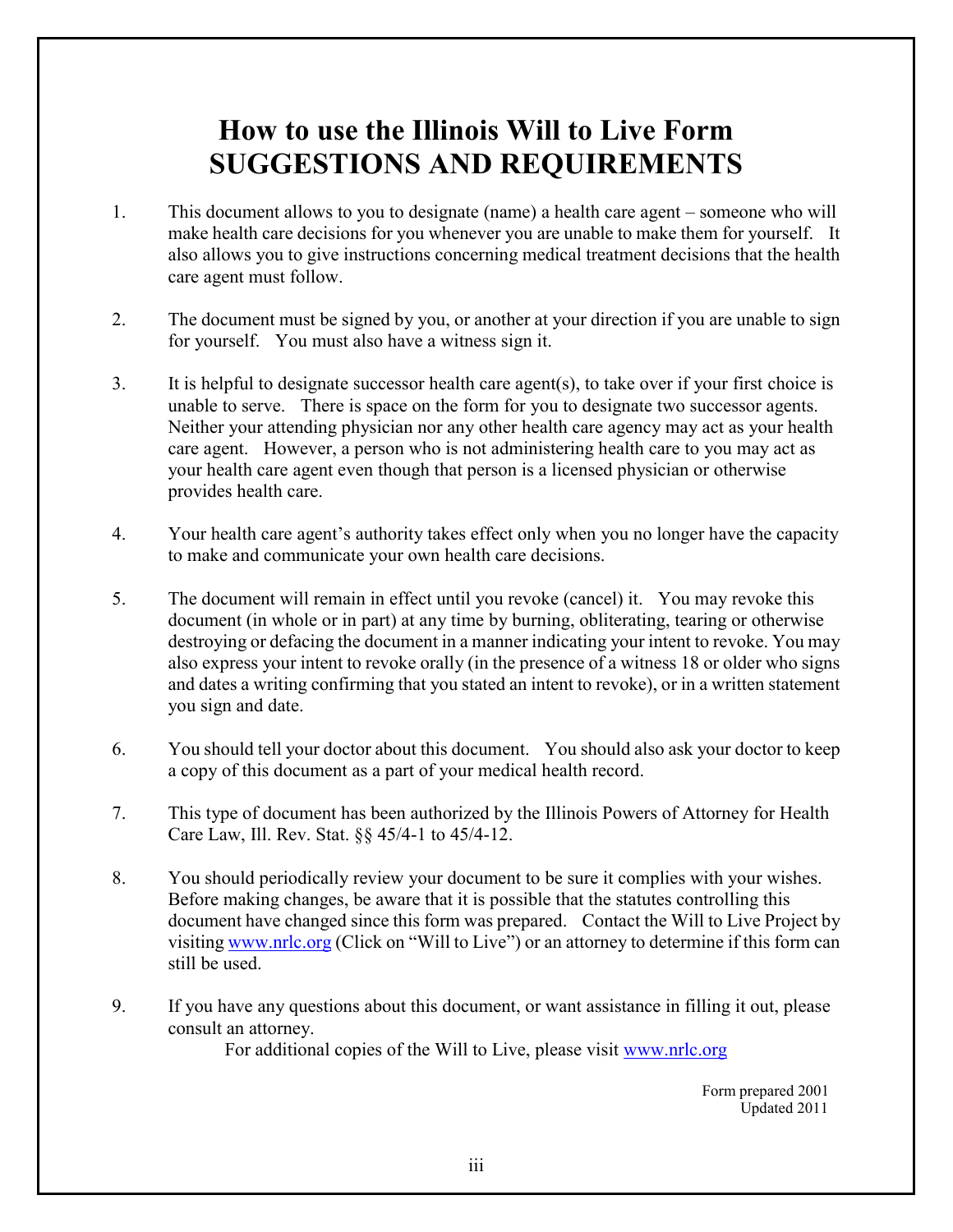# **NOTICE TO THE INDIVIDUAL SIGNING THE ILLINOIS STATUTORY SHORT FORM POWER OF ATTORNEY FOR HEALTH CARE**

PLEASE READ THIS NOTICE CAREFULLY. The form that you will be signing is a legal document. It is governed by the Illinois Power of Attorney Act. If there is anything about this form that you do not understand, you should ask a lawyer to explain it to you.

The purpose of this Power of Attorney is to give your designated "agent" broad powers to make health care decisions for you, including the power to require, consent to, or withdraw treatment for any physical or mental condition, and to admit you or discharge you from any hospital, home, or other institution. You may name successor agents under this form, but you may not name co-agents.

This form does not impose a duty upon your agent to make such health care decisions, so it is important that you select an agent who will agree to do this for you and who will make those decisions as you would wish. It is also important to select an agent whom you trust, since you are giving that agent control over your medical decision-making, including end-of-life decisions. Any agent who does act for you has a duty to act in good faith for your benefit and to use due care, competence, and diligence. He or she must also act in accordance with the law and with the statements in this form. Your agent must keep a record of all significant actions taken as your agent.

Unless you specifically limit the period of time that this Power of Attorney will be in effect, your agent may exercise the powers given to him or her throughout your lifetime, even after you become disabled. A court, however, can take away the powers of your agent if it finds that the agent is not acting properly. You may also revoke this Power of Attorney if you wish.

The Powers you give your agent, your right to revoke those powers, and the penalties for violating the law are explained more fully in Sections 4-5, 4-6, and 4-10(b) of the Illinois Power of Attorney Act. This form is a part of that law. The "NOTE" paragraphs throughout this form are instructions.

You are not required to sign this Power of Attorney, but it will not take effect without your signature. You should not sign it if you do not understand everything in it, and what your agent will be able to do if you do sign it.

Please put your initials on the following line indicating that you have read this Notice: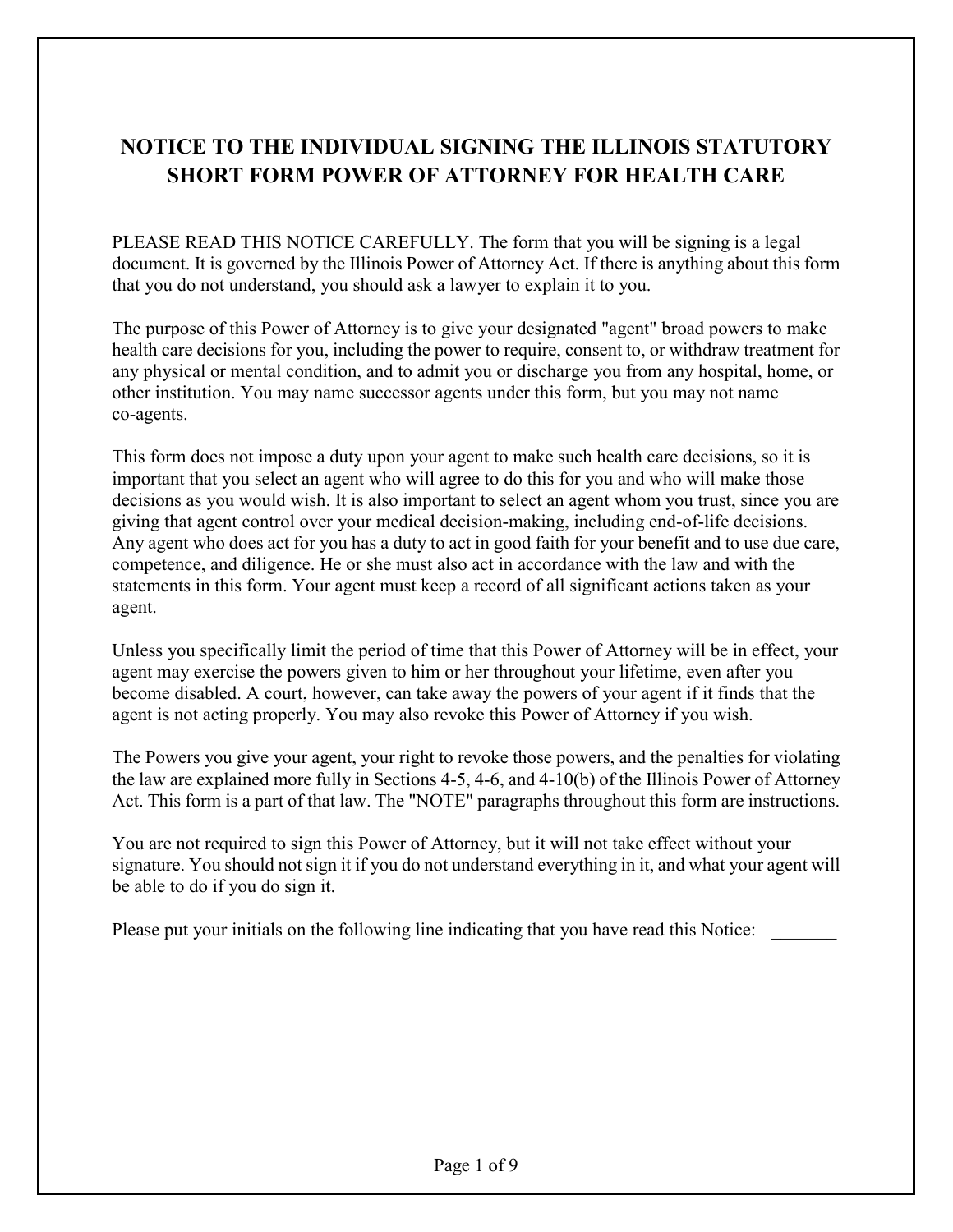# **ILLINOIS STATUTORY SHORT FORM POWER OF ATTORNEY FOR HEALTH CARE Will to Live Form**

 $1 \quad I$ 

| (your name)         |  |  |
|---------------------|--|--|
| (your address)      |  |  |
|                     |  |  |
| (your phone number) |  |  |

hereby revoke all prior powers of attorney for health care executed by me and appoint:

| (Name of agent)            |  |
|----------------------------|--|
| (address of agent)         |  |
| (phone number(s) of agent) |  |

as my attorney-in-fact (my "agent") to act for me in my name (in any way I could act in person) to make any and all decisions for me concerning my personal care, medical treatment, hospitalization and health care and to require, withhold or withdraw any type of medical treatment or procedure, even though my death may ensue.

A. My agent shall have the same access to my medical records that I have, including the right to disclose the content to others.

B. Effective upon my death, my agent has the full power to make an anatomical gift of the following:

(NOTE: *Initial one. In the event none of the options are initialed, then it shall be concluded that you do not wish to grant your agent any such authority.*)

Any organs, tissues, or eyes suitable for transplantation or used for research or education. Specific organs:

 $\mathcal{L}_\text{max}$  , and the contribution of the contribution of the contribution of the contribution of the contribution of the contribution of the contribution of the contribution of the contribution of the contribution of t

I do not grant my agent authority to make any anatomical gifts.

C. I intend for the person named as my agent to be treated as I would be with respect to my rights regarding the use and disclosure of my individually identifiable health information or other medical records, including records or communications governed by the Mental Health and Developmental Disabilities Confidentiality Act. This release authority applies to any information governed by the Health Insurance Portability and Accountability Act of 1996 ("HIPAA") and regulations thereunder. I intend for the person named as my agent to serve as my "personal representative" as that term is defined under HIPAA and regulations thereunder.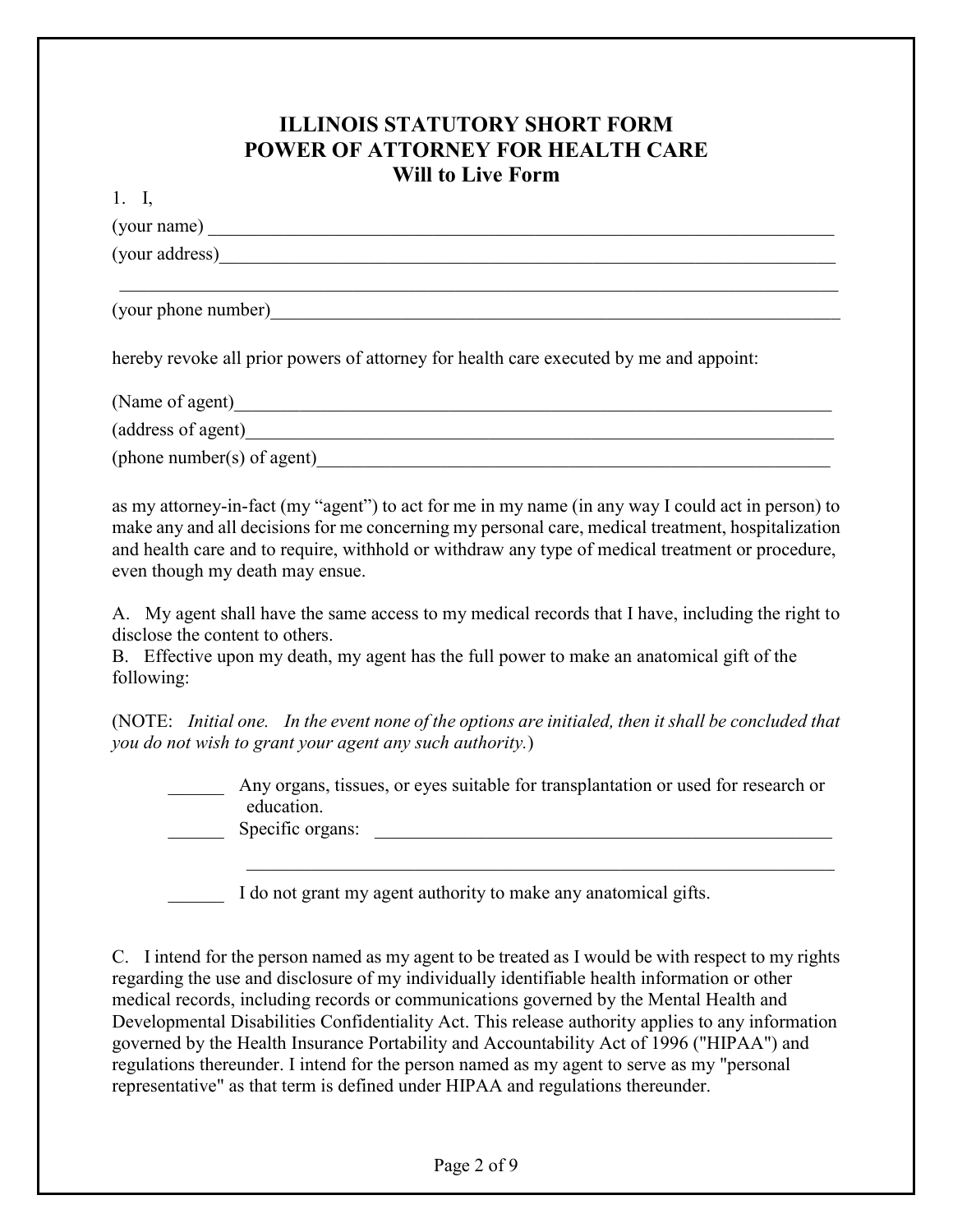(i) The person named as my agent shall have the power to authorize the release of information governed by HIPAA to third parties.

(ii) I authorize any physician, health care professional, dentist, health plan, hospital, clinic, laboratory, pharmacy or other covered health care provider, any insurance company and the Medical Informational Bureau, Inc., or any other health care clearinghouse that has provided treatment or services to me, or that has paid for or is seeking payment for me for such services to give, disclose, and release to the person named as my agent, without restriction, all of my individually identifiable health information and medical records, regarding any past, present, or future medical or mental health condition, including all information relating to the diagnosis and treatment of HIVAIDS, sexually transmitted diseases, drug or alcohol abuse, and mental illness (including records or communications governed by the Mental Health and Developmental Disabilities Confidentiality Act).

(iii) The authority given to the person named as my agent shall supersede any prior agreement that I may have with my health care providers to restrict access to, or disclosure of, my individually identifiable health information. The authority given to the person named as my agent has no expiration date and shall expire only in the event that I revoke the authority in writing and deliver it to my health care provider. The authority given to the person named as my agent to serve as my "personal representative" as defined under HIPAA and regulations thereunder and to access my individually identifiable health information or authorize the release of the same to third parties shall take effect immediately, even if I designate in Paragraph 3 of this document that this agency shall otherwise take effect at some future date.

(NOTE: *The above grant of power is intended to be as broad as possible so that your agent will have the authority to make any decision you could make to obtain or terminate any type of health care, including withdrawal of food and water and other life-sustaining measures, if your agent believes such action would be consistent with your intent and desires. If you wish to limit the scope of your agent's powers or prescribe special rules or limit the power to make an anatomical gift, authorize autopsy or dispose of remains, you may do so in the following paragraphs.*)

2. The powers granted above shall not include the following powers or shall be subject to the following rules or limitations:

(NOTE: *Here you may include any specific limitations you deem appropriate, such as: your own definition of when life-sustaining measures should be withheld; a direction to continue food and fluids or life-sustaining treatment in all events; or instructions to refuse any specific types of treatment that are inconsistent with your religious beliefs or unacceptable to you for any other reason, such as blood transfusion, electro-convulsive therapy, amputation, psychosurgery, voluntary admission to a mental institution, etc.*)

# **GENERAL PRESUMPTION FOR LIFE**

I direct my health care provider(s) and health care agent(s) to make health care decisions consistent with my general desire for the use of medical treatment that would preserve my life, as well as for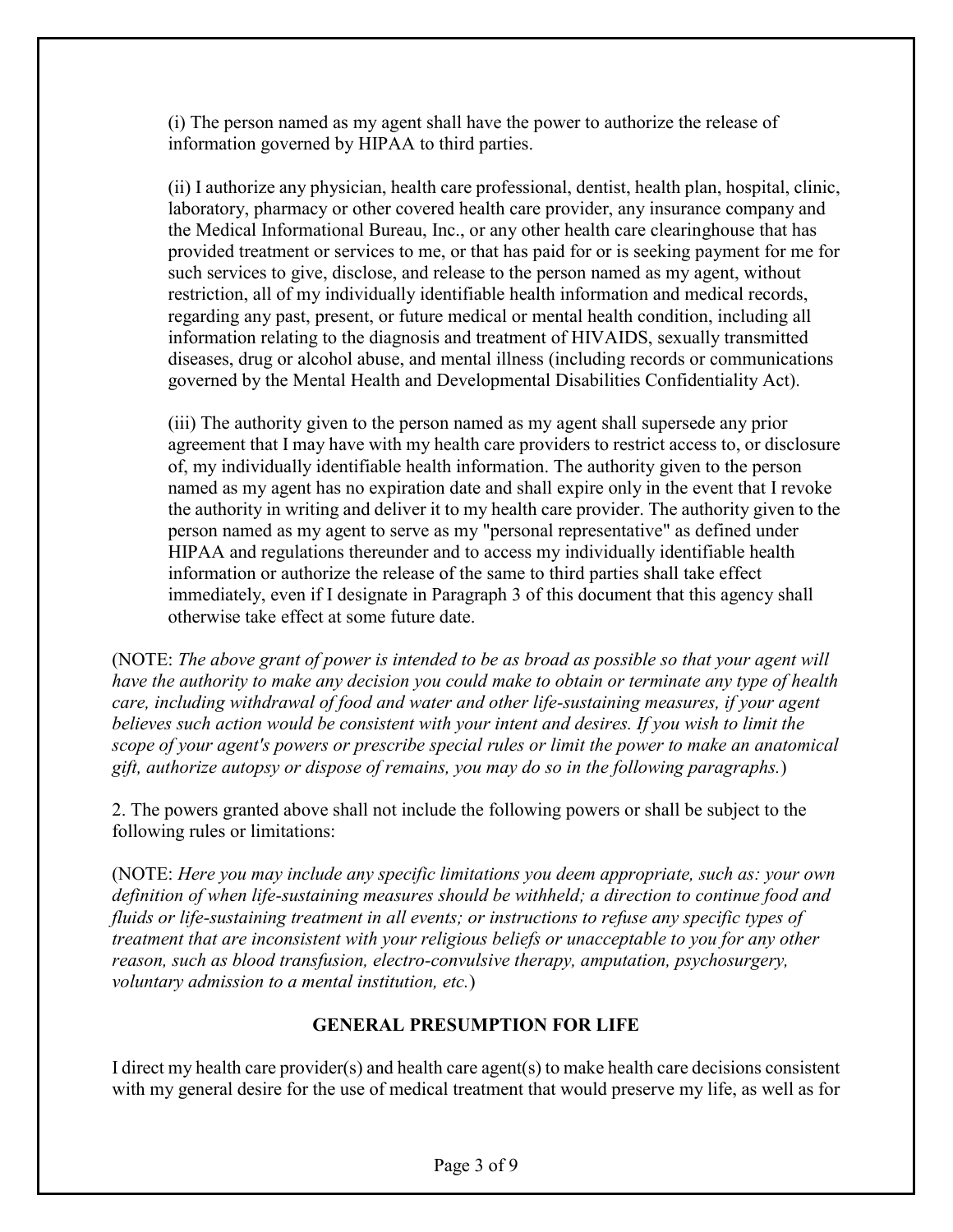the use of medical treatment that can cure, improve, reduce or prevent deterioration in, any physical or mental condition.

Food and water are not medical treatment, but basic necessities. I direct my health care provider(s) and health care agent to provide me with food and fluids, orally, intravenously, by tube, or by other means to the full extent necessary both to preserve my life and to assure me the optimal health possible.

I direct that medication to alleviate my pain be provided, as long as the medication is not used in order to cause my death.

I direct that the following be provided:

- the administration of medication;
- cardiopulmonary resuscitation (CPR); and
- the performance of all other medical procedures, techniques, and technologies, including surgery,

–all to the full extent necessary to correct, reverse, or alleviate life-threatening or health impairing conditions or complications arising from those conditions.

I also direct that I be provided basic nursing care and procedures to provide comfort care.

I reject, however, any treatments that use an unborn or newborn child, or any tissue or organ of an unborn or newborn child, who has been subject to an induced abortion. This rejection does not apply to the use of tissues or organs obtained in the course of the removal of an ectopic pregnancy. I also reject any treatments that use an organ or tissue of another person obtained in a manner that causes, contributes to, or hastens that person's death.

I request and direct that medical treatment and care be provided to me to preserve my life without discrimination based on my age or physical or mental disability or the "quality" of my life. I reject any action or omission that is intended to cause or hasten my death.

I direct my health care provider(s) and health care agent to follow the policy above, even if I am judged to be incompetent.

During the time I am incompetent, my attorney in fact, as named above, is authorized to make medical decisions on my behalf, consistent with the above policy, after consultation with my health care provider(s), utilizing the most current diagnoses and/or prognosis of my medical condition, in the following situations with the written special instructions.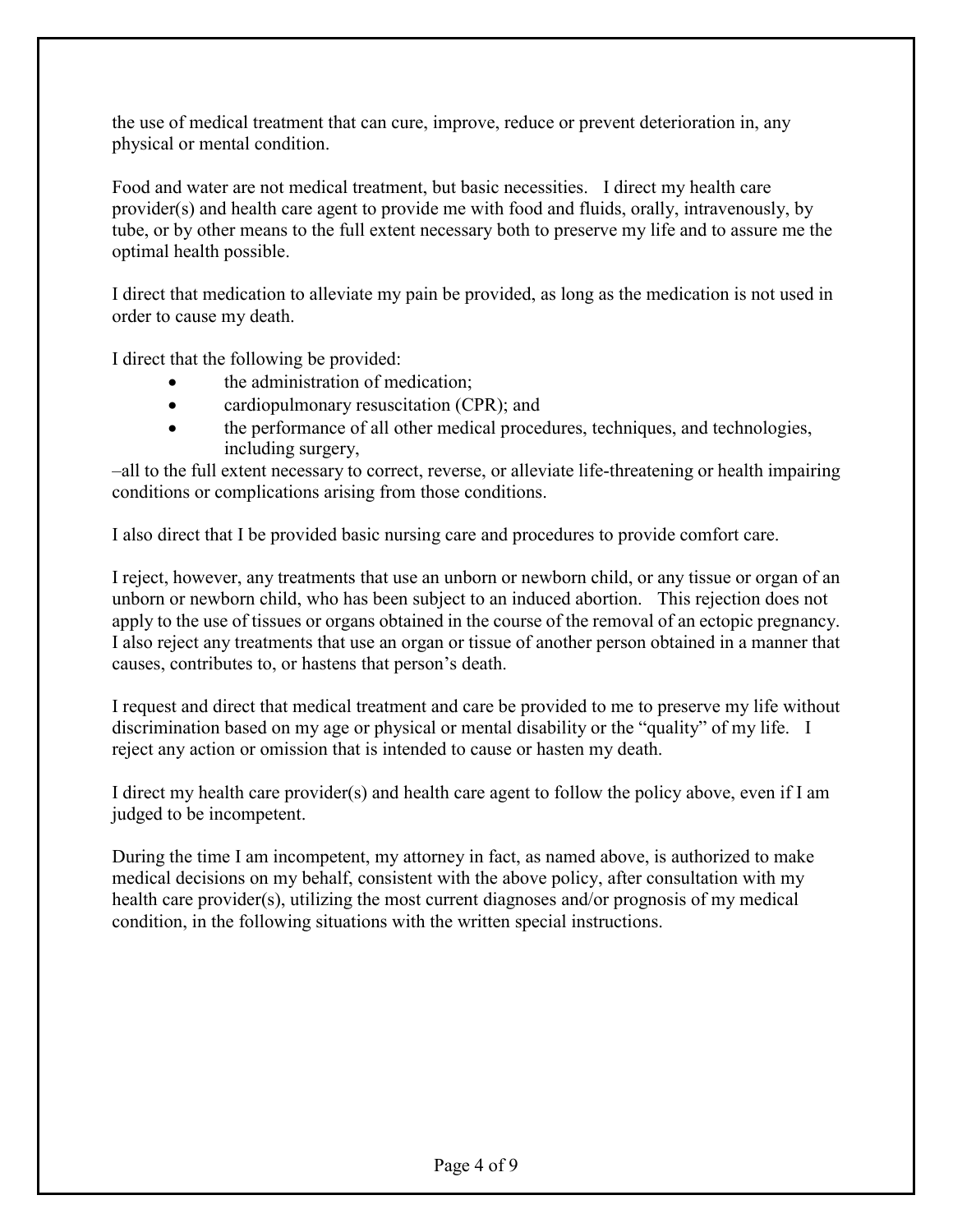# **WHEN MY DEATH IS IMMINENT**

A. If I have an incurable terminal illness or injury, and I will die imminently – meaning that a reasonably prudent physician, knowledgeable about the case and the treatment possibilities with respect to the medical conditions involved, would judge that I will live only a week or less even if lifesaving treatment or care is provided to me – the following may be withheld or withdrawn: **(Be as specific as possible; SEE SUGGESTIONS.):**

 $\mathcal{L}_\mathcal{L} = \{ \mathcal{L}_\mathcal{L} = \{ \mathcal{L}_\mathcal{L} = \{ \mathcal{L}_\mathcal{L} = \{ \mathcal{L}_\mathcal{L} = \{ \mathcal{L}_\mathcal{L} = \{ \mathcal{L}_\mathcal{L} = \{ \mathcal{L}_\mathcal{L} = \{ \mathcal{L}_\mathcal{L} = \{ \mathcal{L}_\mathcal{L} = \{ \mathcal{L}_\mathcal{L} = \{ \mathcal{L}_\mathcal{L} = \{ \mathcal{L}_\mathcal{L} = \{ \mathcal{L}_\mathcal{L} = \{ \mathcal{L}_\mathcal{$  $\mathcal{L}_\mathcal{L} = \{ \mathcal{L}_\mathcal{L} = \{ \mathcal{L}_\mathcal{L} = \{ \mathcal{L}_\mathcal{L} = \{ \mathcal{L}_\mathcal{L} = \{ \mathcal{L}_\mathcal{L} = \{ \mathcal{L}_\mathcal{L} = \{ \mathcal{L}_\mathcal{L} = \{ \mathcal{L}_\mathcal{L} = \{ \mathcal{L}_\mathcal{L} = \{ \mathcal{L}_\mathcal{L} = \{ \mathcal{L}_\mathcal{L} = \{ \mathcal{L}_\mathcal{L} = \{ \mathcal{L}_\mathcal{L} = \{ \mathcal{L}_\mathcal{$  $\mathcal{L}_\mathcal{L} = \{ \mathcal{L}_\mathcal{L} = \{ \mathcal{L}_\mathcal{L} = \{ \mathcal{L}_\mathcal{L} = \{ \mathcal{L}_\mathcal{L} = \{ \mathcal{L}_\mathcal{L} = \{ \mathcal{L}_\mathcal{L} = \{ \mathcal{L}_\mathcal{L} = \{ \mathcal{L}_\mathcal{L} = \{ \mathcal{L}_\mathcal{L} = \{ \mathcal{L}_\mathcal{L} = \{ \mathcal{L}_\mathcal{L} = \{ \mathcal{L}_\mathcal{L} = \{ \mathcal{L}_\mathcal{L} = \{ \mathcal{L}_\mathcal{$  $\mathcal{L}_\mathcal{L} = \{ \mathcal{L}_\mathcal{L} = \{ \mathcal{L}_\mathcal{L} = \{ \mathcal{L}_\mathcal{L} = \{ \mathcal{L}_\mathcal{L} = \{ \mathcal{L}_\mathcal{L} = \{ \mathcal{L}_\mathcal{L} = \{ \mathcal{L}_\mathcal{L} = \{ \mathcal{L}_\mathcal{L} = \{ \mathcal{L}_\mathcal{L} = \{ \mathcal{L}_\mathcal{L} = \{ \mathcal{L}_\mathcal{L} = \{ \mathcal{L}_\mathcal{L} = \{ \mathcal{L}_\mathcal{L} = \{ \mathcal{L}_\mathcal{$  $\mathcal{L}_\mathcal{L} = \{ \mathcal{L}_\mathcal{L} = \{ \mathcal{L}_\mathcal{L} = \{ \mathcal{L}_\mathcal{L} = \{ \mathcal{L}_\mathcal{L} = \{ \mathcal{L}_\mathcal{L} = \{ \mathcal{L}_\mathcal{L} = \{ \mathcal{L}_\mathcal{L} = \{ \mathcal{L}_\mathcal{L} = \{ \mathcal{L}_\mathcal{L} = \{ \mathcal{L}_\mathcal{L} = \{ \mathcal{L}_\mathcal{L} = \{ \mathcal{L}_\mathcal{L} = \{ \mathcal{L}_\mathcal{L} = \{ \mathcal{L}_\mathcal{$  $\mathcal{L}_\mathcal{L} = \{ \mathcal{L}_\mathcal{L} = \{ \mathcal{L}_\mathcal{L} = \{ \mathcal{L}_\mathcal{L} = \{ \mathcal{L}_\mathcal{L} = \{ \mathcal{L}_\mathcal{L} = \{ \mathcal{L}_\mathcal{L} = \{ \mathcal{L}_\mathcal{L} = \{ \mathcal{L}_\mathcal{L} = \{ \mathcal{L}_\mathcal{L} = \{ \mathcal{L}_\mathcal{L} = \{ \mathcal{L}_\mathcal{L} = \{ \mathcal{L}_\mathcal{L} = \{ \mathcal{L}_\mathcal{L} = \{ \mathcal{L}_\mathcal{$ 

(Cross off any remaining blank lines.)

## **WHEN I AM TERMINALLY ILL**

B. Final Stage of Terminal Condition. If I have an incurable terminal illness or injury and even though death is not imminent I am in the final stage of that terminal condition – meaning that a reasonably prudent physician, knowledgeable about the case and the treatment possibilities with respect to the medical conditions involved, would judge that I will live only three months or less, even if lifesaving treatment or care is provided to me – the following may be withheld or withdrawn:

 $\mathcal{L}_\mathcal{L} = \{ \mathcal{L}_\mathcal{L} = \{ \mathcal{L}_\mathcal{L} = \{ \mathcal{L}_\mathcal{L} = \{ \mathcal{L}_\mathcal{L} = \{ \mathcal{L}_\mathcal{L} = \{ \mathcal{L}_\mathcal{L} = \{ \mathcal{L}_\mathcal{L} = \{ \mathcal{L}_\mathcal{L} = \{ \mathcal{L}_\mathcal{L} = \{ \mathcal{L}_\mathcal{L} = \{ \mathcal{L}_\mathcal{L} = \{ \mathcal{L}_\mathcal{L} = \{ \mathcal{L}_\mathcal{L} = \{ \mathcal{L}_\mathcal{$  $\mathcal{L}_\mathcal{L} = \{ \mathcal{L}_\mathcal{L} = \{ \mathcal{L}_\mathcal{L} = \{ \mathcal{L}_\mathcal{L} = \{ \mathcal{L}_\mathcal{L} = \{ \mathcal{L}_\mathcal{L} = \{ \mathcal{L}_\mathcal{L} = \{ \mathcal{L}_\mathcal{L} = \{ \mathcal{L}_\mathcal{L} = \{ \mathcal{L}_\mathcal{L} = \{ \mathcal{L}_\mathcal{L} = \{ \mathcal{L}_\mathcal{L} = \{ \mathcal{L}_\mathcal{L} = \{ \mathcal{L}_\mathcal{L} = \{ \mathcal{L}_\mathcal{$  $\mathcal{L}_\mathcal{L} = \{ \mathcal{L}_\mathcal{L} = \{ \mathcal{L}_\mathcal{L} = \{ \mathcal{L}_\mathcal{L} = \{ \mathcal{L}_\mathcal{L} = \{ \mathcal{L}_\mathcal{L} = \{ \mathcal{L}_\mathcal{L} = \{ \mathcal{L}_\mathcal{L} = \{ \mathcal{L}_\mathcal{L} = \{ \mathcal{L}_\mathcal{L} = \{ \mathcal{L}_\mathcal{L} = \{ \mathcal{L}_\mathcal{L} = \{ \mathcal{L}_\mathcal{L} = \{ \mathcal{L}_\mathcal{L} = \{ \mathcal{L}_\mathcal{$  $\mathcal{L}_\mathcal{L} = \{ \mathcal{L}_\mathcal{L} = \{ \mathcal{L}_\mathcal{L} = \{ \mathcal{L}_\mathcal{L} = \{ \mathcal{L}_\mathcal{L} = \{ \mathcal{L}_\mathcal{L} = \{ \mathcal{L}_\mathcal{L} = \{ \mathcal{L}_\mathcal{L} = \{ \mathcal{L}_\mathcal{L} = \{ \mathcal{L}_\mathcal{L} = \{ \mathcal{L}_\mathcal{L} = \{ \mathcal{L}_\mathcal{L} = \{ \mathcal{L}_\mathcal{L} = \{ \mathcal{L}_\mathcal{L} = \{ \mathcal{L}_\mathcal{$  $\mathcal{L}_\mathcal{L} = \{ \mathcal{L}_\mathcal{L} = \{ \mathcal{L}_\mathcal{L} = \{ \mathcal{L}_\mathcal{L} = \{ \mathcal{L}_\mathcal{L} = \{ \mathcal{L}_\mathcal{L} = \{ \mathcal{L}_\mathcal{L} = \{ \mathcal{L}_\mathcal{L} = \{ \mathcal{L}_\mathcal{L} = \{ \mathcal{L}_\mathcal{L} = \{ \mathcal{L}_\mathcal{L} = \{ \mathcal{L}_\mathcal{L} = \{ \mathcal{L}_\mathcal{L} = \{ \mathcal{L}_\mathcal{L} = \{ \mathcal{L}_\mathcal{$  $\mathcal{L}_\mathcal{L} = \{ \mathcal{L}_\mathcal{L} = \{ \mathcal{L}_\mathcal{L} = \{ \mathcal{L}_\mathcal{L} = \{ \mathcal{L}_\mathcal{L} = \{ \mathcal{L}_\mathcal{L} = \{ \mathcal{L}_\mathcal{L} = \{ \mathcal{L}_\mathcal{L} = \{ \mathcal{L}_\mathcal{L} = \{ \mathcal{L}_\mathcal{L} = \{ \mathcal{L}_\mathcal{L} = \{ \mathcal{L}_\mathcal{L} = \{ \mathcal{L}_\mathcal{L} = \{ \mathcal{L}_\mathcal{L} = \{ \mathcal{L}_\mathcal{$ 

 $\mathcal{L}_\mathcal{L} = \{ \mathcal{L}_\mathcal{L} = \{ \mathcal{L}_\mathcal{L} = \{ \mathcal{L}_\mathcal{L} = \{ \mathcal{L}_\mathcal{L} = \{ \mathcal{L}_\mathcal{L} = \{ \mathcal{L}_\mathcal{L} = \{ \mathcal{L}_\mathcal{L} = \{ \mathcal{L}_\mathcal{L} = \{ \mathcal{L}_\mathcal{L} = \{ \mathcal{L}_\mathcal{L} = \{ \mathcal{L}_\mathcal{L} = \{ \mathcal{L}_\mathcal{L} = \{ \mathcal{L}_\mathcal{L} = \{ \mathcal{L}_\mathcal{$  $\mathcal{L}_\mathcal{L} = \{ \mathcal{L}_\mathcal{L} = \{ \mathcal{L}_\mathcal{L} = \{ \mathcal{L}_\mathcal{L} = \{ \mathcal{L}_\mathcal{L} = \{ \mathcal{L}_\mathcal{L} = \{ \mathcal{L}_\mathcal{L} = \{ \mathcal{L}_\mathcal{L} = \{ \mathcal{L}_\mathcal{L} = \{ \mathcal{L}_\mathcal{L} = \{ \mathcal{L}_\mathcal{L} = \{ \mathcal{L}_\mathcal{L} = \{ \mathcal{L}_\mathcal{L} = \{ \mathcal{L}_\mathcal{L} = \{ \mathcal{L}_\mathcal{$  $\mathcal{L}_\mathcal{L} = \{ \mathcal{L}_\mathcal{L} = \{ \mathcal{L}_\mathcal{L} = \{ \mathcal{L}_\mathcal{L} = \{ \mathcal{L}_\mathcal{L} = \{ \mathcal{L}_\mathcal{L} = \{ \mathcal{L}_\mathcal{L} = \{ \mathcal{L}_\mathcal{L} = \{ \mathcal{L}_\mathcal{L} = \{ \mathcal{L}_\mathcal{L} = \{ \mathcal{L}_\mathcal{L} = \{ \mathcal{L}_\mathcal{L} = \{ \mathcal{L}_\mathcal{L} = \{ \mathcal{L}_\mathcal{L} = \{ \mathcal{L}_\mathcal{$  $\mathcal{L}_\mathcal{L} = \{ \mathcal{L}_\mathcal{L} = \{ \mathcal{L}_\mathcal{L} = \{ \mathcal{L}_\mathcal{L} = \{ \mathcal{L}_\mathcal{L} = \{ \mathcal{L}_\mathcal{L} = \{ \mathcal{L}_\mathcal{L} = \{ \mathcal{L}_\mathcal{L} = \{ \mathcal{L}_\mathcal{L} = \{ \mathcal{L}_\mathcal{L} = \{ \mathcal{L}_\mathcal{L} = \{ \mathcal{L}_\mathcal{L} = \{ \mathcal{L}_\mathcal{L} = \{ \mathcal{L}_\mathcal{L} = \{ \mathcal{L}_\mathcal{$  $\mathcal{L}_\mathcal{L} = \{ \mathcal{L}_\mathcal{L} = \{ \mathcal{L}_\mathcal{L} = \{ \mathcal{L}_\mathcal{L} = \{ \mathcal{L}_\mathcal{L} = \{ \mathcal{L}_\mathcal{L} = \{ \mathcal{L}_\mathcal{L} = \{ \mathcal{L}_\mathcal{L} = \{ \mathcal{L}_\mathcal{L} = \{ \mathcal{L}_\mathcal{L} = \{ \mathcal{L}_\mathcal{L} = \{ \mathcal{L}_\mathcal{L} = \{ \mathcal{L}_\mathcal{L} = \{ \mathcal{L}_\mathcal{L} = \{ \mathcal{L}_\mathcal{$  $\mathcal{L}_\mathcal{L} = \{ \mathcal{L}_\mathcal{L} = \{ \mathcal{L}_\mathcal{L} = \{ \mathcal{L}_\mathcal{L} = \{ \mathcal{L}_\mathcal{L} = \{ \mathcal{L}_\mathcal{L} = \{ \mathcal{L}_\mathcal{L} = \{ \mathcal{L}_\mathcal{L} = \{ \mathcal{L}_\mathcal{L} = \{ \mathcal{L}_\mathcal{L} = \{ \mathcal{L}_\mathcal{L} = \{ \mathcal{L}_\mathcal{L} = \{ \mathcal{L}_\mathcal{L} = \{ \mathcal{L}_\mathcal{L} = \{ \mathcal{L}_\mathcal{$ 

#### **(Be as specific as possible; SEE SUGGESTIONS.):**

(Cross off any remaining blank lines.) **C. OTHER SPECIAL CONDITIONS**: **(Be as specific as possible; SEE SUGGESTIONS.):**

(Cross off any remaining blank lines.)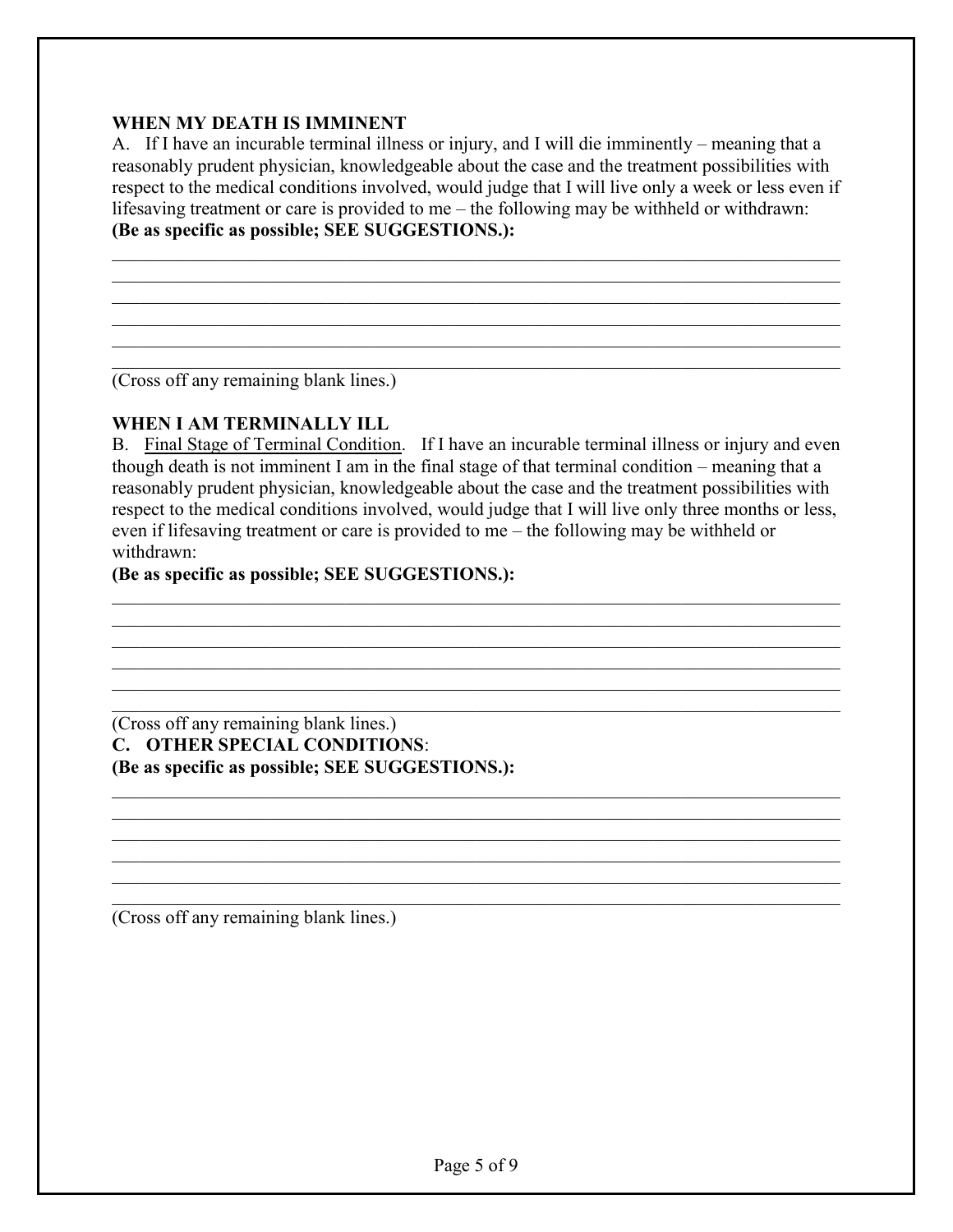## **IF I AM PREGNANT**

D. Special Instructions for Pregnancy. If I am pregnant, I direct my health care provider(s) and health care agent(s) to use all lifesaving procedures for myself with none of the above special conditions applying if there is a chance that prolonging my life might allow my child to be born alive. I also direct that lifesaving procedures be used even if I am legally determined to be brain dead if there is a chance that doing so might allow my child to be born alive. Except as I specify by writing my signature in the box below, no one is authorized to consent to any procedure for me that would result in the death of my unborn child.

If I am pregnant, and I am not in the final stage of a terminal condition as defined above, medical procedures required to prevent my death are authorized even if they may result in the death of my unborn child provided every possible effort is made to preserve both my life and the life of my unborn child.

Signature of Declarant

(NOTE: *The subject of life-sustaining treatment is of particular importance. For your convenience in dealing with that subject, some general statements concerning the withholding or removal of life-sustaining treatment are set forth below. If you agree with one of these statements, you may initial that statement; but do not initial more than one. These statements serve as guidance for your agent, who shall give careful consideration to the statement you initial when engaging in health care decision-making on your behalf.*)

I do not want my life to be prolonged nor do I want life-sustaining treatment to be provided or continued if my agent believes the burdens of the treatment outweigh the expected benefits. I want my agent to consider the relief of suffering, the expense involved and the quality as well as the possible extension of my life in making decisions concerning life-sustaining treatment.

Initialed

 $\mathcal{L}_\text{max}$  , where  $\mathcal{L}_\text{max}$  and  $\mathcal{L}_\text{max}$  and  $\mathcal{L}_\text{max}$ 

I want my life to be prolonged and I want life-sustaining treatment to be provided or continued, unless I am, in the opinion of my attending physician, in accordance with reasonable medical standards at the time of reference, in a state of "permanent unconsciousness" or suffer from an "incurable or irreversible condition" or "terminal condition", as those terms are defined in Section 4-4 of the Illinois Power of Attorney Act. If and when I am in any one of these states or conditions, I want life-sustaining treatment to be withheld or discontinued.

Initialed\_\_\_\_\_\_\_\_\_\_\_

I want my life to be prolonged to the greatest extent possible in accordance with reasonable medical standards without regard to my condition, the chances I have for recovery or the cost of the procedures.

Initialed\_\_\_\_\_\_\_\_\_\_\_

(NOTE: *This power of attorney may be amended or revoked by you in the manner provided in Section 4-6 of the Illinois Power of Attorney Act. Your agent can act immediately, unless you*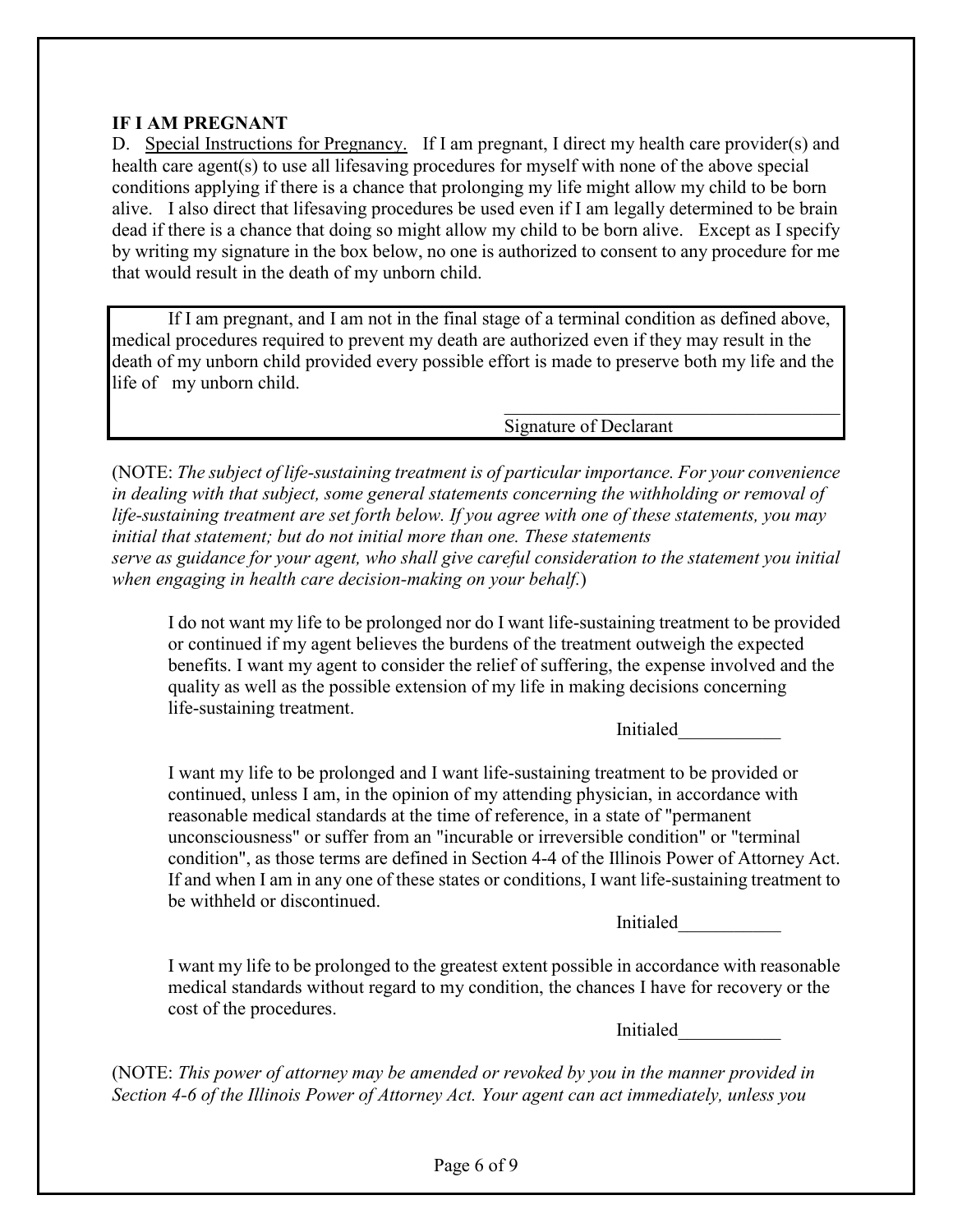*specify otherwise; but you cannot specify otherwise with respect to your "personal representative" under subparagraph D(iii).*)

3. This power of attorney shall become effective on:

(NOTE: *Insert a future date or event during your lifetime, such as a court determination of your disability or a written determination by your physician that you are incapacitated, when you want this power to first take effect.*)

(NOTE: *If you do not amend or revoke this power, or if you do not specify a specific ending date in paragraph 4, it will remain in effect until your death; except that your agent will still have the authority to donate your organs, authorize an autopsy, and dispose of your remains after your death, if you grant that authority to your agent.*)

4. This power of attorney shall terminate on:

(NOTE: *Insert a future date or event, such as a court determination that you are not under a legal disability or a written determination by your physician that you are not incapacitated, if you want this power to terminate prior to your death.*)

(NOTE: *You cannot use this form to name co-agents. If you wish to name successor agents, insert the names and addresses of the successors in paragraph 5.*)

5. If any agent named by me shall die, become incompetent, resign, refuse to accept the office of agent or be unavailable, I name the following (each to act alone and successively, in the order named) as successors to such agent:

A. First Successor Agent  $(successor agent's name)$ (successor agent's address)  $\mathcal{L}_\mathcal{L} = \{ \mathcal{L}_\mathcal{L} = \{ \mathcal{L}_\mathcal{L} = \{ \mathcal{L}_\mathcal{L} = \{ \mathcal{L}_\mathcal{L} = \{ \mathcal{L}_\mathcal{L} = \{ \mathcal{L}_\mathcal{L} = \{ \mathcal{L}_\mathcal{L} = \{ \mathcal{L}_\mathcal{L} = \{ \mathcal{L}_\mathcal{L} = \{ \mathcal{L}_\mathcal{L} = \{ \mathcal{L}_\mathcal{L} = \{ \mathcal{L}_\mathcal{L} = \{ \mathcal{L}_\mathcal{L} = \{ \mathcal{L}_\mathcal{$ (successor agent's phone number)\_\_\_\_\_\_\_\_\_\_\_\_\_\_\_\_\_\_\_\_\_\_\_\_\_\_\_\_\_\_\_\_\_\_\_\_\_\_\_\_\_\_\_\_\_\_\_\_\_\_ B. Second Successor Agent (second successor agent's name) (second successor agent's address)\_\_\_\_\_\_\_\_\_\_\_\_\_\_\_\_\_\_\_\_\_\_\_\_\_\_\_\_\_\_\_\_\_\_\_\_\_\_\_\_\_\_\_\_\_\_\_\_\_\_

(second successor agent's phone number)\_\_\_\_\_\_\_\_\_\_\_\_\_\_\_\_\_\_\_\_\_\_\_\_\_\_\_\_\_\_\_\_\_\_\_\_\_\_\_\_\_\_\_\_

For the purposes of paragraph 5, a person shall be considered to be incompetent if and while the person is a minor or an adjudicated incompetent or disabled person or the person is unable to give prompt and intelligent consideration to health care matters, as certified by a licensed physician.

 $\mathcal{L}_\mathcal{L} = \{ \mathcal{L}_\mathcal{L} = \{ \mathcal{L}_\mathcal{L} = \{ \mathcal{L}_\mathcal{L} = \{ \mathcal{L}_\mathcal{L} = \{ \mathcal{L}_\mathcal{L} = \{ \mathcal{L}_\mathcal{L} = \{ \mathcal{L}_\mathcal{L} = \{ \mathcal{L}_\mathcal{L} = \{ \mathcal{L}_\mathcal{L} = \{ \mathcal{L}_\mathcal{L} = \{ \mathcal{L}_\mathcal{L} = \{ \mathcal{L}_\mathcal{L} = \{ \mathcal{L}_\mathcal{L} = \{ \mathcal{L}_\mathcal{$ 

(NOTE: *If you wish to, you may name your agent as guardian of your person if a court decides*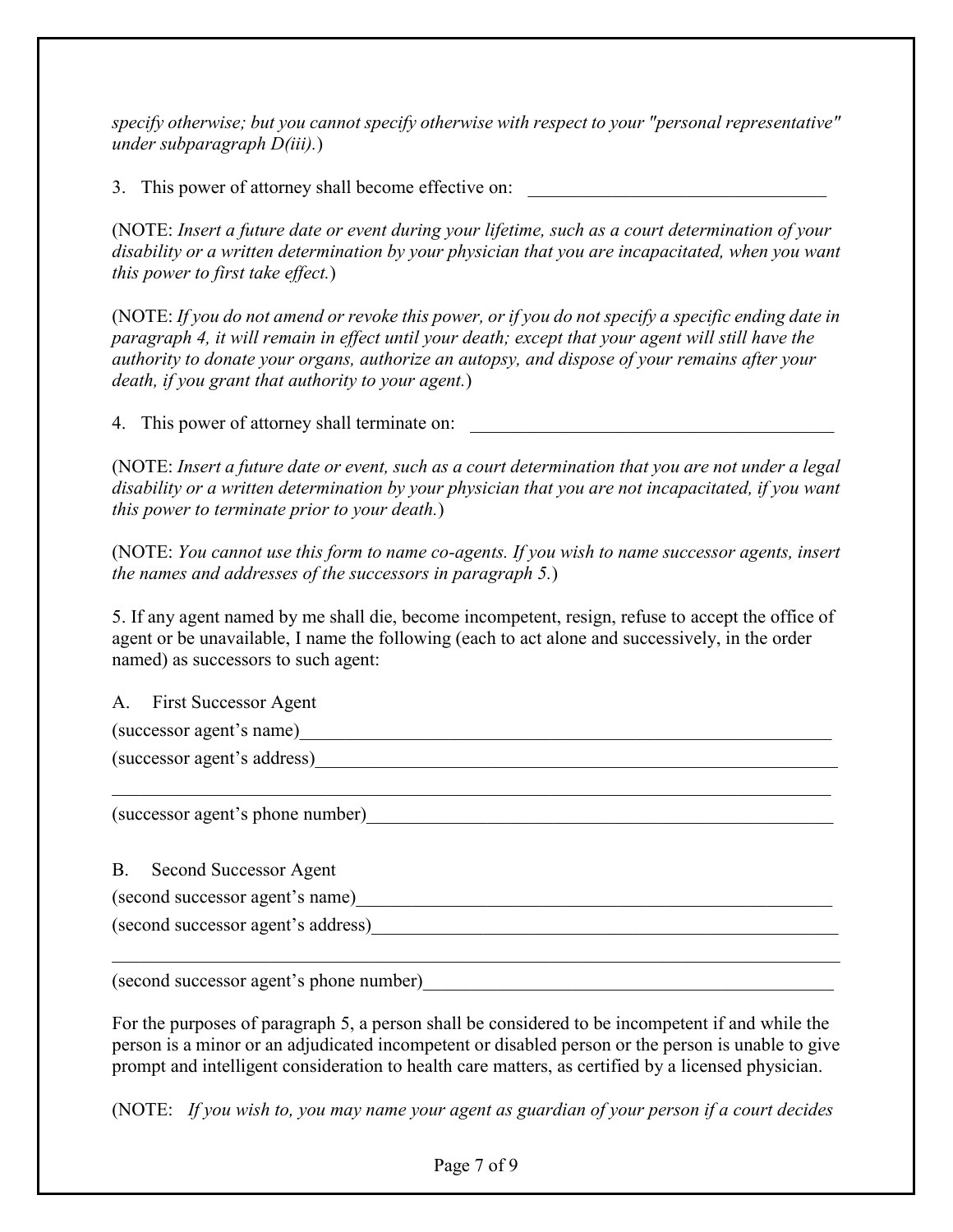*that one should be appointed. To do this, retain paragraph 6, and the court will appoint your agent if the court finds that this appointment will serve your best interests and welfare. Strike out paragraph 6 if you do not want your agent to act as guardian.*)

6. If a guardian of my person is to be appointed, I nominate the agent acting under this power of attorney as such guardian, to serve without bond or security.

7. I am fully informed as to all the contents of this form and understand the full import of this grant of powers to my agent.

 $(Signature)$ 

 $(Date)$ 

# **WITNESS**

The principal has had an opportunity to review the above form and has signed the form or acknowledged his or her signature or mark on the form in my presence. The undersigned witness certifies that the witness is not: (a) the attending physician or mental health service provider or a relative of the physician or provider; (b) an owner, operator, or relative of an owner or operator of a health care facility in which the principal is a patient or resident; (c) a parent, sibling, descendant, or any spouse of such parent, sibling, or descendant of either the principal or any agent or successor agent under the foregoing power of attorney, whether such relationship is by blood, marriage, or adoption; or (d) an agent or successor agent under the foregoing power of attorney.

Witness Signature: \_\_\_\_\_\_\_\_\_\_\_\_\_\_\_\_\_\_\_\_\_\_\_\_\_\_\_\_\_\_\_\_\_\_\_\_\_\_\_\_\_\_\_\_\_\_\_\_\_\_\_\_\_\_\_\_\_\_\_\_\_

Residing at: \_\_\_\_\_\_\_\_\_\_\_\_\_\_\_\_\_\_\_\_\_\_\_\_\_\_\_\_\_\_\_\_\_\_\_\_\_\_\_\_\_\_\_\_\_\_\_\_\_\_\_\_\_\_\_\_\_\_\_\_\_\_\_\_\_\_

(NOTE: *You may, but are not required to, request your agent and successor agents to provide specimen signatures below. If you include specimen signatures in this power of attorney, you must complete the certification opposite the signatures of the agents.*)

 $\mathcal{L}_\mathcal{L} = \{ \mathcal{L}_\mathcal{L} = \{ \mathcal{L}_\mathcal{L} = \{ \mathcal{L}_\mathcal{L} = \{ \mathcal{L}_\mathcal{L} = \{ \mathcal{L}_\mathcal{L} = \{ \mathcal{L}_\mathcal{L} = \{ \mathcal{L}_\mathcal{L} = \{ \mathcal{L}_\mathcal{L} = \{ \mathcal{L}_\mathcal{L} = \{ \mathcal{L}_\mathcal{L} = \{ \mathcal{L}_\mathcal{L} = \{ \mathcal{L}_\mathcal{L} = \{ \mathcal{L}_\mathcal{L} = \{ \mathcal{L}_\mathcal{$ 

| Specimen signatures of agent (and successors) | I certify that the signatures of my agent (and<br>successors) are correct. |
|-----------------------------------------------|----------------------------------------------------------------------------|
| (agent)                                       | (principal)                                                                |
| (successor agent)                             | (principal)                                                                |
| (successor agent)                             | (principal)                                                                |